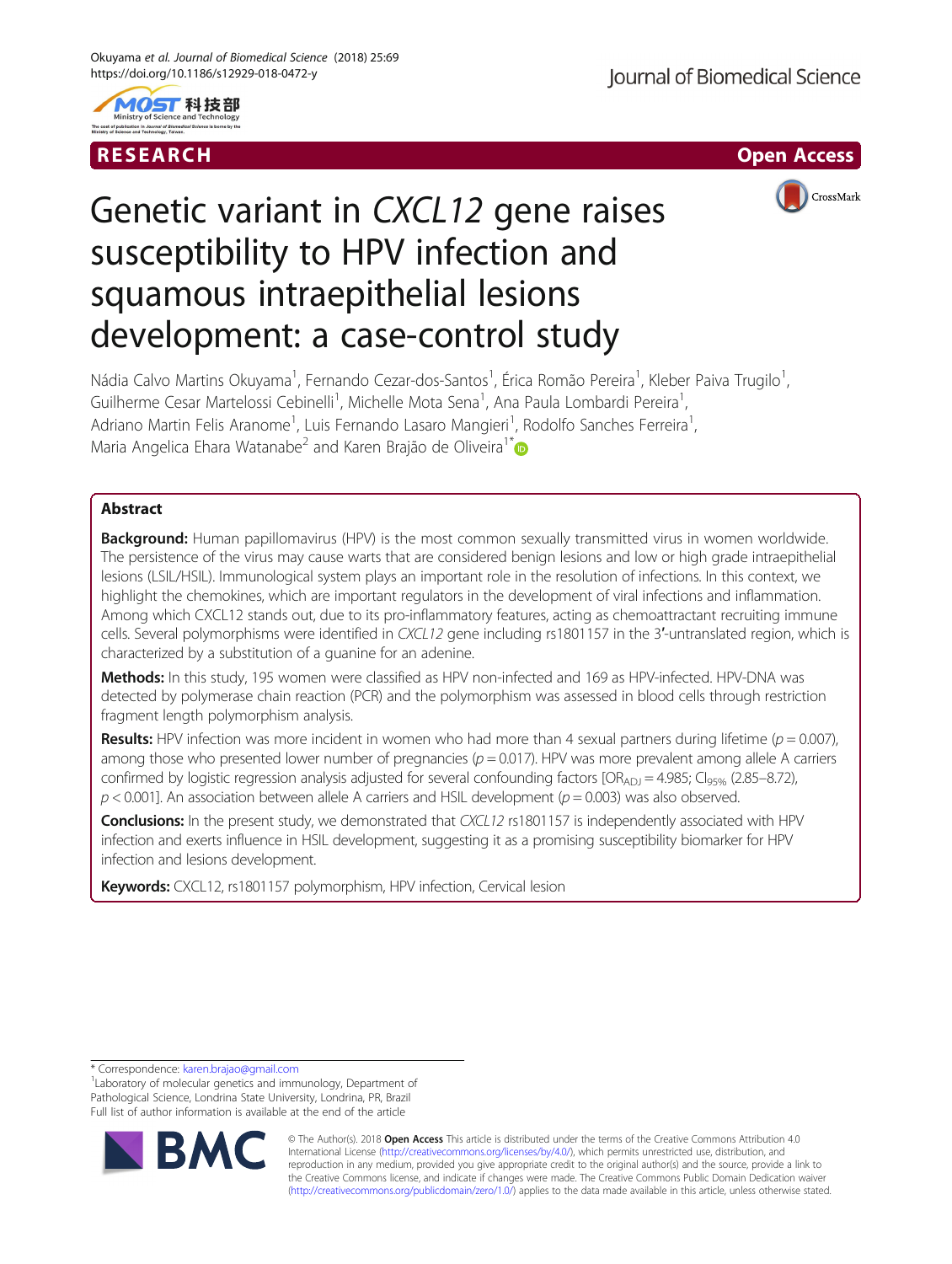# Background

Human papillomavirus (HPV) is the most common sexually transmitted infection in women worldwide. Infection may resist asymptomatic and is, usually, transient. Most of the women eliminate the virus from the body with the immune system effective action within 5–15 months [\[1\]](#page-8-0). The virus persistence may cause warts that are considered benign lesions, low or high grade squamous intraepithelial lesions (LSIL/HSIL) and cancer [\[2](#page-8-0)]. Several HPV types, especially high-risk types (HPV-HR), mediate squamous intraepithelial lesion (SIL) development that may progress to cervical cancer through several mechanisms such as keratinocytes malignant transformation, however many other factors contribute to the disease progression, such as tobacco use, long-duration oral contraceptive use and multiparity [\[3](#page-8-0)].

Moreover, immunological system plays an important role in the infection resolution. HPV-HR presence may not be elucidated and persist through several years, inducing an inflammatory microenvironment leading to pre-cancerous lesions development [\[4](#page-8-0)–[6](#page-8-0)]. It is known that chemokines are important regulators in the development of viral infections [\[7](#page-8-0)] and are also responsible for inducing directional keratinocyte migration, notably of leukocytes during inflammation. Prolonged inflammation may facilitate carcinogenesis by providing an ideal microenvironment for tumor growth and development [[8\]](#page-8-0). Several chemokines play important role in inflammation process, including CXCL12 due to its pro-inflammatory characteristic, acting as chemoattractant to immune cells such as lymphocyte [\[9\]](#page-8-0).

The CXCL12 gene is located on long arm of chromosome 10 and was first cloned from a bone marrow-derived stromal cell line and then, identified as pre-B cell growth stimulating factor [[10\]](#page-8-0). Several polymorphisms were identified in CXCL12 gene including rs1801157 in the 3′-untranslated region (3'UTR), described for the first time by Cheryl Winkler in 1998, and is characterized by a substitution from guanine to adenine  $(g.17289G > A)$  [\[11](#page-8-0)]. This single nucleotide polymorphism (SNP) was associated to elevated risk of some types of cancer development including breast cancer and lymphoma [\[12](#page-8-0)]. However, to date, there is no study between CXCL12 rs1801157 polymorphism and HPV infection as well as cervical lesions development.

In a case-control study the rs1801157 polymorphism was not associated with invasive squamous carcinoma and adenocarcinoma in situ  $[13]$ . On the other hand, analysis between this polymorphism genotype distribution and cervical cancer risk, showed that allele A of this polymorphism may be a risk factor for patients with a positive history of tobacco smoking [\[14](#page-8-0)].

Due to the lack of data, we aimed to investigate the influence of CXCL12 rs1801157 polymorphism on HPV infection and LSIL and HSIL development in a Brazilian population.

# Methods

# Ethical approval and sample characterization

This study was approved by Institutional Ethics Committee Involving Humans at State University of Londrina, Londrina – Paraná (PR), Brazil (CEP/UEL 133/2012; CAAE 05505912.0.0000.5231). The study purpose and procedures were explained to all patients and written informed consent was obtained.

Between 2014 and 2016, 364 women were enrolled in this case control-study. They were recruited in health services in Londrina- PR, Brazil: the Intermunicipal Consortium of Health of the Middle Paranapanema, Clinic center of the State University of Londrina, and from two basic health-care units in Londrina – PR, Brazil. After sample collection, cytobrushes containing cervical cells were stored in 2 mL TE buffer (10 mM Tris-HCl, 1 mM EDTA pH 8.0) at − 20 °C until DNA extraction. Peripheral blood was collected with EDTA as anticoagulant and stored at 7 °C. Structured questionnaire was applied concerning sociodemographic, reproductive and sexual behavioral data. Participants were stratified based on HPV DNA presence or absence. Cervical cytology results were collected from medical records.

### Genomic DNA extraction

Genomic DNA was obtained from cervical cytobrushes using DNAzol (Invitrogen™ Inc., Carlsbad, CA, USA) according to the manufacturer's instructions, and from peripheral blood using Biopur Mini Spin Plus Kit (Biometrix®, Curitiba, PR, Brazil). DNA concentration was measured at 260 nm on a NanoDrop 2000c™ Spectrophotometer (Thermo Fisher Scientific, Walthan, MA, USA), and purity was assessed by absorbance ratio measured at 260 nm and 280 nm.

# HPV detection

HPV was detected by Polymerase Chain Reaction (PCR) using the primers MY09 (5'-CGTCCMAARGGAWA CTGATC-3′) and MY11 (5'-GCMCAGGGWCATAAY AATGG-3′), which are designed to amplify a conserved region of approximately 450 bp in the HPV L1 gene [[15\]](#page-8-0). Reaction conditions were 190 nM of dNTPs, 500 nM of each primer, 2 mM of  $MgCl<sub>2</sub>$ , 1X of Buffer (200 mM Tris-HCL, 500 mM KCl), approximately 80 ng of DNA and 1.25 U of Taq polymerase (Invitrogen™), with an annealing temperature of 55 °C. β-globin gene amplification (268 bp) was performed as an internal control, using primers GH20 (5'-GAAG AGCCAAGGACAGGTAC-3′) and PC04 (5'-CAACTT CATCCACGTTCACC-3′) [[16](#page-8-0)] under the same conditions of HPV PCR. Reactions without template DNA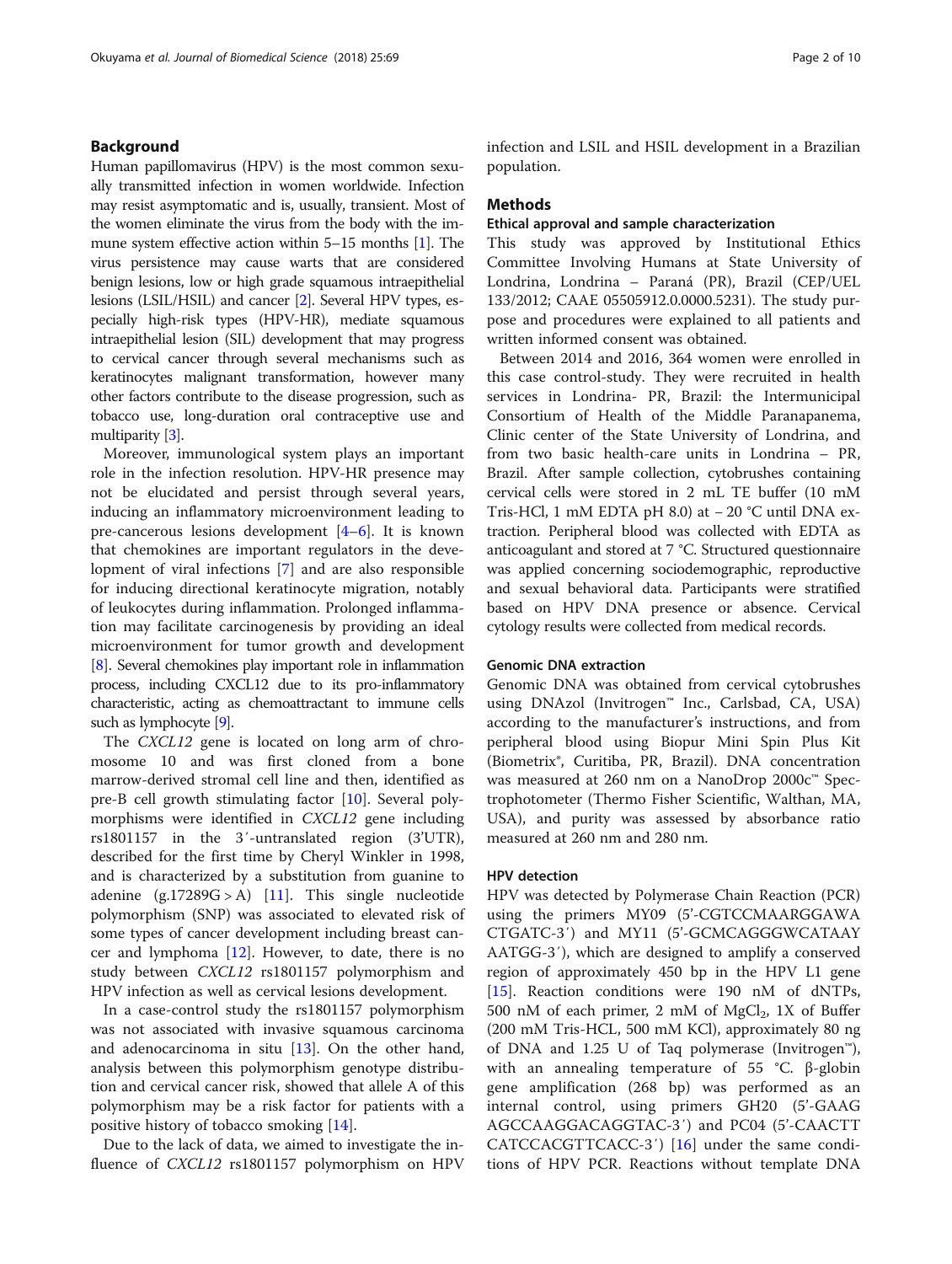were used as negative control to test for contamination, and DNA from HeLa cells, which are stably integrated with HPV18, was used as positive control. PCR products were electrophoresed on 10% polyacrylamide gel and stained with silver nitrate (Fig. 1).

# CXCL12 rs1801157 polymorphism genotyping

Genomic DNA from peripheral blood samples was used to detect CXCL12 rs1801157 polymorphism by PCR. Primers used for CXCL12 gene amplification were designed according to the nucleotide sequence deposited in GenBank which code is L36033. The primers forward (5' CAGTCAACCTGGGCAAAGCC 3′) and reverse (5' CCTGAGAGTCCTTTTGCGGG 3′) were utilized to amplify part of the 3'UTR of CXCL12. PCR conditions were 100 nM of dNTPs, 250 uM of each primer, 1.5 mM of MgCl $_2$ , 1X of Buffer, approximately 100 ng of DNA and 1 U of Taq polymerase (Invitrogen™) (Fig. 2).

The CXCL12 product amplification corresponds to a 293 bp fragment. The enzymatic restriction was performed by PCR-RFLP using PCR product in the presence of the restriction enzyme MspI (New England Biolabs, Ipswich, MA, USA). This enzyme cleaves the amplified fragment of DNA in the presence of a guanine, producing fragments of 100 bp and 193 bp and in the presence of an adenine, the fragment of 293 bp remains intact (Fig. 3).

# Statistical analysis

Differences in sociodemographic and sexual behavioral data between infected and non-infected women were examined using contingency tables and Pearson's  $x^2$  test.



Fig. 1 Electrophoretic profile of amplified HPV DNA fragment. 10% polyacrylamide gel stained with silver nitrate. M, 100 bp marker ladder; 1 and 2, negative control for HPV; 3 and 4, positive control; 5 and 6 negative patient for HPV detection; 7 and 8, positive patient for HPV detection; 9 and 10 negative control for β-globin. Each patient has two columns, the first for b-globin (268 bp) and the second for HPV amplification (~450pb)



Allele frequency was calculated as  $[1(h+2H)]/2$  N, where h represents the heterozygous genotype, H is the homozygous genotype, and N is the sample size for each population. Hardy-Weinberg equilibrium in infected and non-infected women was tested using  $x^2$  test. Differences in the distribution of genotypes were assessed by  $x<sup>2</sup>$  test between non-infected and infected women, and among women with or without low- and high-grade squamous intraepithelial lesions. Adjusted Odds Ratio with 95% confidence interval was calculated to estimate the association between HPV presence, sociodemographic, reproductive and sexual behavior features, as



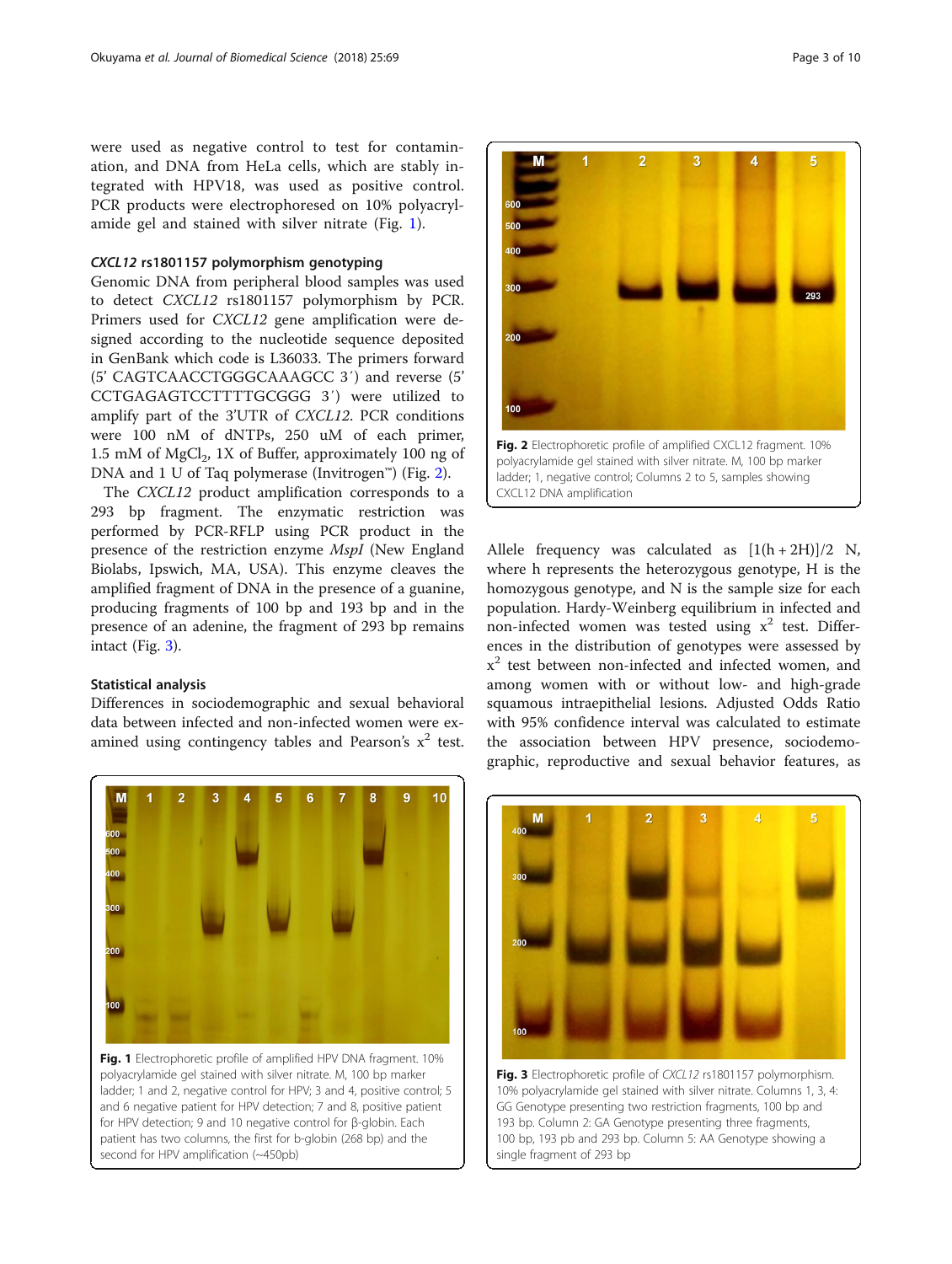well to analyze association of CXCL12 polymorphism with HPV presence and lesions development. Binary logistic regression model adjusted for confounding factors was performed to establish the association between HPV presence and CXCL12 polymorphism. All statistical analysis were performed in SPSS Statistics 22.0 (SPSS Inc., Chicago, Illinois, USA). A  $p$  value < 0.05 was considered statistically significant.

# Results

In the present study, 364 women were included and categorized as HPV non-infected patients (195/53.6%) and HPV infected patients (169/46.4%) according to the molecular detection of HPV-DNA. Non-infected women mean age was  $42 \pm 12$  years (median = 42), while HPV infected patients mean age was  $36 \pm 13$  years (median = 33).

Sociodemographic characteristics of both groups, HPV infected and HPV non-infected women are presented in Table [1.](#page-4-0) A higher frequency of HPV was observed in women who had no knowledge about HPV ( $p = 0.024$ ), were younger than 24 years old  $(p = 0.001)$ , single  $(p = 0.002)$ , smokers  $(p < 0.001)$  and received less than 1 minimum wage ( $p = 0.040$ ).

Sexual and reproductive characteristics data are presented in Table [2](#page-5-0). HPV infection was more incident in women who had more than 1 sexual partner during lifetime  $(p = 0.007)$ , among those who presented lower number of pregnancy ( $p = 0.017$ ).

CXCL12 rs1801157 polymorphism genotypes distribution among HPV non-infected and infected patients were in Hardy-Weinberg equilibrium ( $p \ge 0.05$ ). A higher frequency of allele A was observed in HPV infected women  $(p < 0.001)$  which was confirmed by codominant, dominant and recessive models (Table [3\)](#page-6-0). Considering the allele A variant incidence in both populations, and the number of enrolled women, the power of our analysis was calculated as 99.95%.

In order to confirm whether CXCL12 rs1801157 polymorphism is associated with infection independently of confounding factors, data were adjusted for all confounding factors observed in the previous analysis in a binary logistic regression (Table [4\)](#page-6-0). A significant association between allele A and HPV infection was confirmed in all the seven models proposed, indicating that the polymorphism is independently associated to HPV infection. As observed in model 7, in which data was adjusted for knowledge about HPV, age, monthly income, smoking status, number pregnancies, number of sexual partners, and marital status allele A carriers presented an increased risk for HPV infection  $[OR_{ADJ} = 4.947;$  $CI<sub>95%</sub>$  (2.854–8.575),  $p < 0.001$ ].

Considering the polymorphism influence in lesions development, the dominant model was adopted in order to make a better distribution among genotype groups

# **Discussion**

To the best of our knowledge, this is the first study that demonstrated an independent association between CXCL12 rs1801157 polymorphism HPV infection and HSIL.

According to sociodemographic data, HPV was more frequent within patients who had no knowledge about the virus which may indicated lack of information about HPV and also, the ways to avoid virus exposure; among women younger than 24 years old, single and who had more than 1 sexual partner during lifetime.

Young age has been associated in an independent way to HPV infection [\[2](#page-8-0)] and it is also in accordance to Sanjosé meta-analysis [[17\]](#page-8-0), probably due to the intense sexual activity among younger women, besides that, younger women usually present a larger area of ectopy compared with older adults, what means biological vulnerability to HPV infection because of the easier access to basal epithelial cells [\[18\]](#page-8-0).

In this study, smoking status was associated to HPV infection ( $p < 0.001$ ), this could be explained by the fact that tobacco smoking may cause immunosuppression [[19,](#page-8-0) [20\]](#page-8-0). Smoking may inhibit the immune response to HPV by decreasing Langerhans' cell in normal epithelium, moreover HPV-infected cells are exposed to tobacco carcinogens that cause DNA damage while HPV oncoprotein E6 block apoptosis [[19](#page-8-0)]. Alam et al. [\[21\]](#page-8-0) also reported a molecular interaction between benzo[a]pyrene (BaP), a carcinogen found in tobacco smoke, and HPV synthesis, suggesting that BaP might interfere on multiple HPV life cycle functions, such as inducing genome copies, stimulating and/or stabilizing late gene transcripts/capsid proteins and the concomitant virion assembly, potentially enhancing viral persistence, host tissue carcinogenesis, and permissiveness for cancer progression.

Lower pregnancies number ( $p = 0.017$ ) was also associated to HPV presence. During pregnancy, elevated estrogen and progesterone may lead to the squamous-columnar junction exposure and metaplasia. Parity might increase the risk of cervical cancer because it maintains the cervix transformation zone for many years, facilitating exposure to HPV infection and others cofactors [[22](#page-8-0)]. Another factor that contributes to HPV infection in pregnant women is the immunosuppression due to the steroid hormones increased levels that depress cellular immunity [[23\]](#page-8-0) and may also have an effect on HPV replication. Besides, it has been shown that the transcriptional promoter of E6-E7 transforming region of HPV16 contains a steroid hormone receptor-binding element that stimulates HPV E6 and E7 transcription,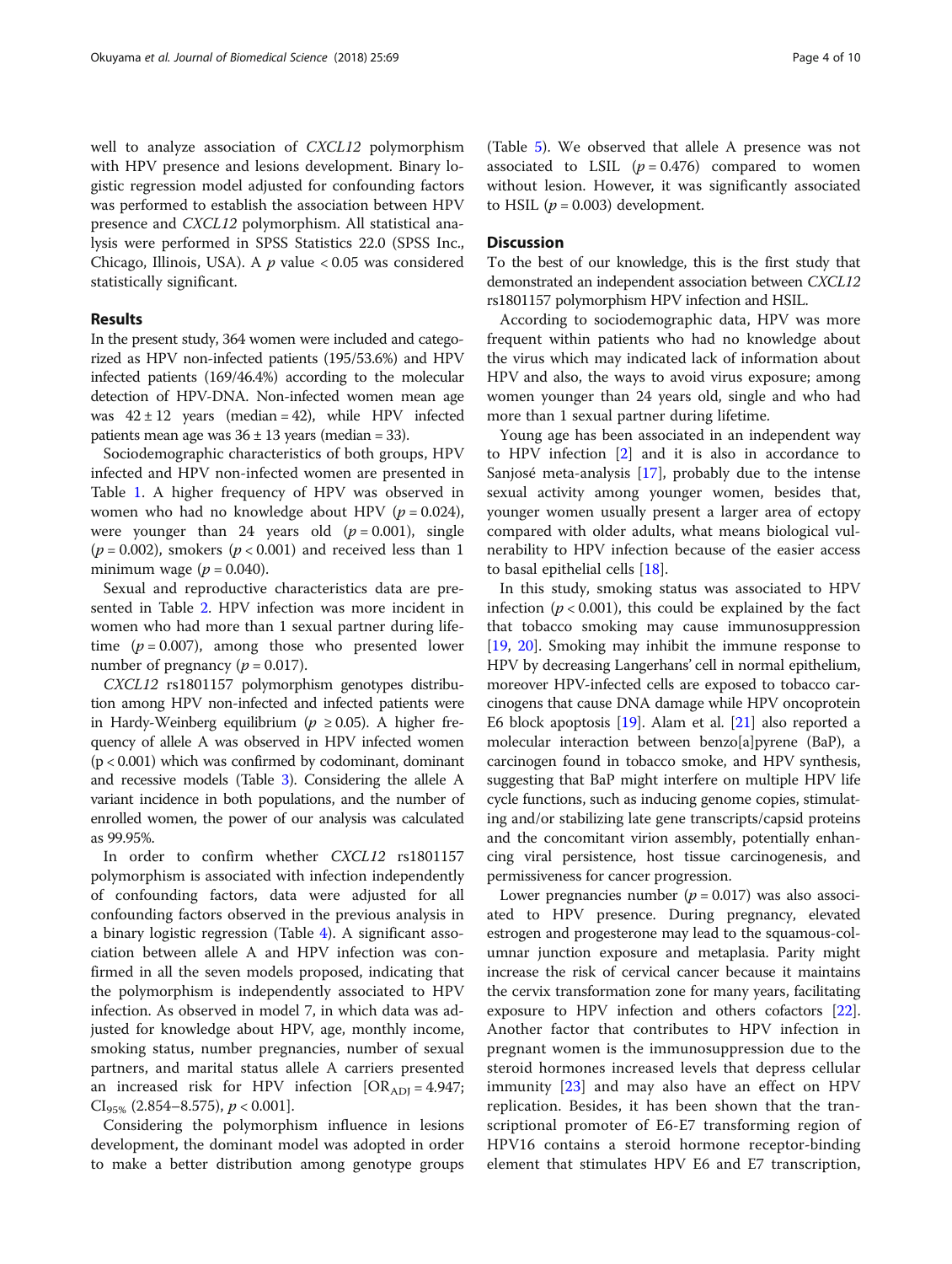<span id="page-4-0"></span>

| Variable                               | HPV non-infected |         | HPV infected        |         | $p$ value* | OR    | CI 95%          | p value |
|----------------------------------------|------------------|---------|---------------------|---------|------------|-------|-----------------|---------|
|                                        | n                | (% )    | $\mathsf{n}$        | (% )    |            |       |                 |         |
| Knowledge about HPV                    |                  |         |                     |         | 0.024      |       |                 |         |
| No                                     | 36               | (19.35) | 43                  | (32.82) |            | 1.00  | Reference       |         |
| Have ever heard                        | 106              | (57.00) | 62                  | (47.32) |            | 0.490 | 0.258-0.842     | 0.010   |
| Yes                                    | 44               | (23.65) | 26                  | (19.86) |            | 0.495 | $0.257 - 0.954$ | 0.036   |
| Age (years)                            |                  |         |                     |         | 0.001      |       |                 |         |
| $\leq 24$                              | 14               | (7.21)  | 30                  | (18.63) |            | 1.00  | Reference       |         |
| $25 - 34$                              | 50               | (25.77) | 52                  | (32.29) |            | 0.483 | $0.231 - 1.021$ | 0.057   |
| $35 - 44$                              | 50               | (25.77) | 37                  | (23.00) |            | 0.345 | $0.161 - 0.741$ | 0.006   |
| $45 - 54$                              | 54               | (27.85) | 23                  | (14.28) |            | 0.199 | $0.088 - 0.443$ | 0.001   |
| $\geq 55$                              | 26               | (13.40) | 19                  | (11.80) |            | 0.341 | $0.143 - 0.812$ | 0.015   |
| Ethnicity                              |                  |         |                     |         | 0.540      |       |                 |         |
| Caucasian                              | 100              | (54.06) | 58                  | (44.61) |            | 1.00  |                 |         |
| Brown                                  | 61               | (33.00) | 60                  | (42.60) |            | 1.696 | 1.048-2.744     | 0.031   |
| Black                                  | 24               | (13.00) | 11                  | (8.50)  |            | 0.790 | $0.361 - 1.730$ | 0.556   |
| Asian                                  | $\overline{0}$   | (0.00)  | 1                   | (0.80)  |            |       |                 |         |
| Monthly income <sup>a</sup>            |                  |         |                     |         | 0.040      |       |                 |         |
| <1 minimum wage                        | 43               | (24.57) | 45                  | (37.81) |            | 1.00  | Reference       |         |
| 1-3 minimum wages                      | 115              | (65.71) | 65                  | (54.62) |            | 0.540 | $0.322 - 0.906$ | 0.020   |
| 3-5 minimum wages                      | 13               | (7.42)  | 9                   | (7.57)  |            | 0.662 | $0.257 - 1.706$ | 0.393   |
| $\geq$ 5 minimum wages                 | 4                | (2.27)  | $\mathsf{O}\xspace$ | (0.00)  |            |       |                 |         |
| Smoking status                         |                  |         |                     |         | 0.001      |       |                 |         |
| No                                     | 163              | (84.90) | 100                 | (69.90) |            | 1.00  | Reference       |         |
| Yes                                    | 29               | (15.10) | 43                  | (30.10) |            | 2.417 | 1.419-4.117     | 0.001   |
| Educational Stageb                     |                  |         |                     |         | 0.488      |       |                 |         |
| Until incomplete fundamental education | 58               | (31.40) | 44                  | (33.90) |            | 1.00  | reference       |         |
| Complete fundamental education         | 17               | (9.20)  | 18                  | (13.80) |            | 1.396 | $0.646 - 3.014$ | 0.396   |
| Incomplete secondary education         | 29               | (15.70) | 16                  | (12.30) |            | 0.727 | $0.352 - 1.502$ | 0.390   |
| Complete secondary education           | 63               | (34.10) | 42                  | (32.30) |            | 0.879 | $0.505 - 1.528$ | 0.647   |
| Incomplete higher education            | 6                | (3.20)  | 6                   | (4.60)  |            | 1.318 | 0.398-4.436     | 0.651   |
| Complete higher education              | 12               | (6.40)  | $\overline{4}$      | (3.10)  |            | 0.439 | $0.133 - 1.455$ | 0.178   |
| Marital status                         |                  |         |                     |         | 0.002      |       |                 |         |
| Single                                 | 19               | (9.80)  | 39                  | (24.80) |            | 1.00  | Reference       |         |
| Married / Civil partner                | 143              | (73.70) | 91                  | (58.00) |            | 0.310 | 0.169-0.569     | 0.001   |
| Divorced                               | 23               | (11.90) | 19                  | (12.10) |            | 0.402 | 0.178-0.912     | 0.029   |
| Widowed                                | 9                | (4.60)  | 8                   | (5.10)  |            | 0.433 | $0.144 - 1.300$ | 0.136   |

assed on Brazilian minimum wage (approximately U\$ 265.00). <sup>b</sup>Based on Brazilian educational system. \*Analysis by two-sided Chi-square (Χ<sup>2</sup>) test and p < 0.05 set as significance level (SPSS Inc., Chicago, Illinois, USA). Some categories did not complete the total of patients due to lack of data. Significant p values are presented in bold

suggesting a hormonal activation effect on HPV replication [[24](#page-8-0)]. Nonetheless, our data have demonstrated high risk of infection in women with no pregnancies. This might be explained by the fact that the young age of our patients is correlated to lower number of pregnancies (data not shown) as well as higher risk of infection.

Genetic factors have been suggested to play a role in HPV persistence besides environmental and lifestyle factors [[25](#page-8-0)]. Virus persistence and cervical cancer risk may vary among individuals and can be partly explained by individual variations in genes involved in this complex mechanism. A combination of several genetic variants may modulate the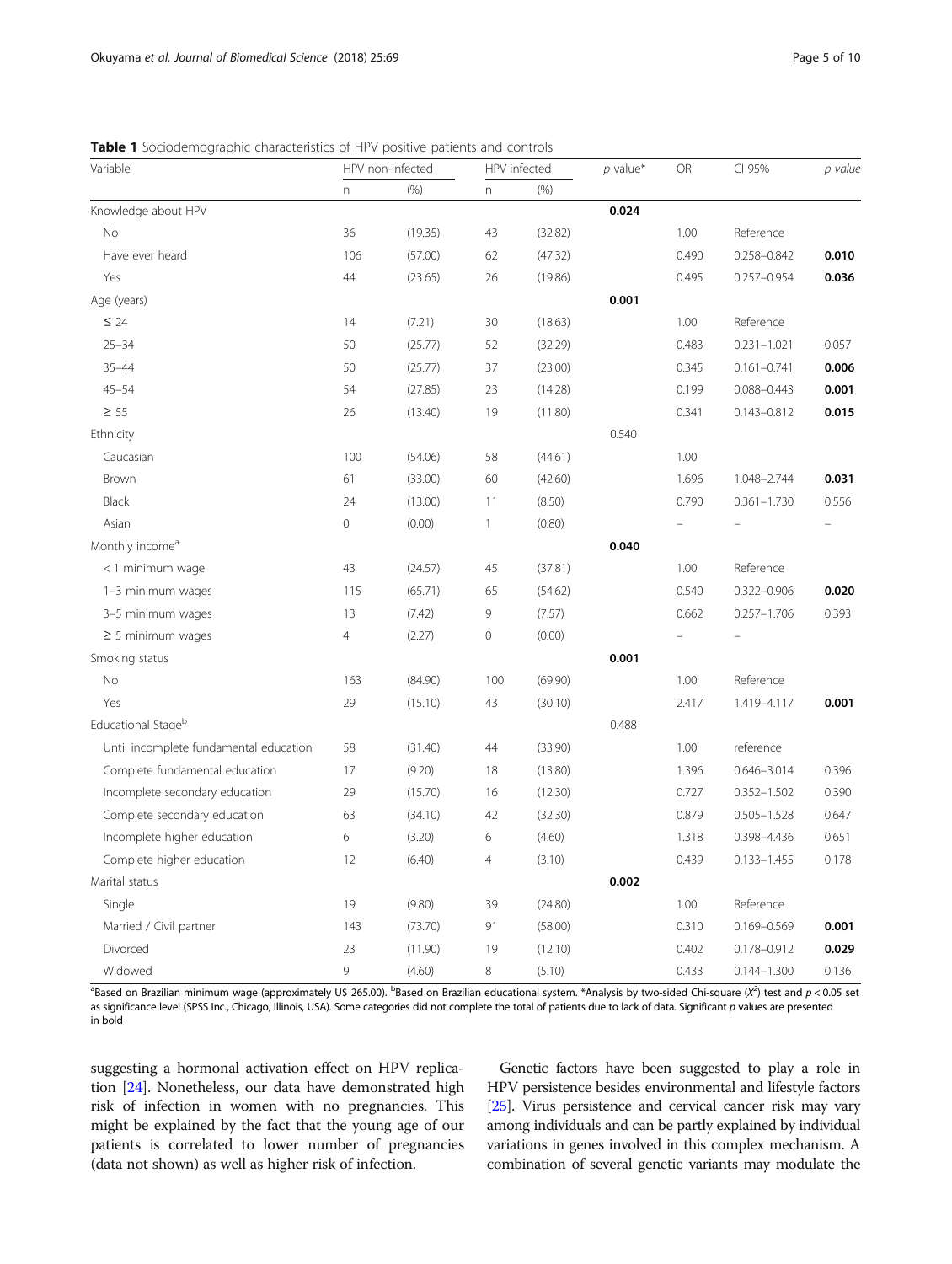| Variable                                 | HPV non-infected |          | HPV infected |          | $p$ value* | ${\sf OR}$ | CI95%           | $p$ value |
|------------------------------------------|------------------|----------|--------------|----------|------------|------------|-----------------|-----------|
|                                          | n.               | (% )     | n            | (% )     |            |            |                 |           |
| Contraceptive method                     |                  |          |              |          | 0.216      |            |                 |           |
| <b>No</b>                                | 114              | (59.70)  | 83           | (54.20)  |            | 1.00       | Reference       |           |
| Yes, hormonal                            | 63               | (33.00)  | 52           | (34.00)  |            | 1.134      | $0.713 - 1.802$ | 0.569     |
| Yes, condom                              | 13               | (6.80)   | 13           | (8.50)   |            | 1373       | $0.605 - 3.116$ | 0.448     |
| Yes, both                                | $\mathbf{1}$     | (0.50)   | 5            | (3.30)   |            | 6.867      | 0.788-59.882    | 0.081     |
| Number of pregnancies                    |                  |          |              |          | 0.017      |            |                 |           |
| $\overline{0}$                           | 15               | (7.70)   | 26           | (16.30)  |            | 1.00       | Reference       |           |
| 1                                        | 33               | (17.00)  | 42           | (26.30)  |            | 0.451      | $0.243 - 0.835$ | 0.011     |
| $\overline{2}$                           | 61               | (31.50)  | 35           | (21.90)  |            | 0.540      | $0.286 - 1.020$ | 0.058     |
| 3                                        | 48               | (24.50)  | 33           | (20.60)  |            | 0.499      | $0.193 - 1.043$ | 0.063     |
| $\overline{4}$                           | 21               | (10.80)  | 12           | (7.50)   |            | 0.589      | $0.245 - 1.146$ | 0.237     |
| $\geq$ 5                                 | 16               | (8.50)   | 12           | (7.40)   |            | 1.362      | $0.623 - 2.977$ | 0.439     |
| Abortion                                 |                  |          |              |          | 0.092      |            |                 |           |
| No                                       | 137              | (78.28)  | 107          | (80.45)  |            | 1.00       | Reference       |           |
| Yes                                      | 38               | (21.72)  | 26           | (19.55)  |            | 0.876      | $0.501 - 1.533$ | 0.643     |
| Age at first sexual intercourse (years)  |                  |          |              |          | 0.265      |            |                 |           |
| $\leq$ 17                                | 102              | (53.70)  | 89           | (59.70)  |            | 1.00       | Reference       |           |
| $\geq 18$                                | 88               | (46.30)  | 60           | (40.30)  |            | 0.782      | $0.506 - 1.206$ | 0.266     |
| Age at menarche (years)                  |                  |          |              |          | 0.379      |            |                 |           |
| $\leq$ 12                                | 89               | (53, 65) | 82           | (54, 67) |            | 1.00       | Reference       |           |
| $\geq$ 13                                | 103              | (46, 35) | 68           | (45, 33) |            | 0.717      | $0.467 - 1.101$ | 0.128     |
| Sexual partners during the lifetime      |                  |          |              |          | 0.007      |            |                 |           |
| $\mathbf{1}$                             | 76               | (40.60)  | 31           | (23.80)  |            | 1.00       | Reference       |           |
| $2 - 3$                                  | 53               | (28.40)  | 44           | (33.80)  |            | 2.035      | 1.142-3.628     | 0.016     |
| $\geq 4$                                 | 58               | (31.00)  | 55           | (42.40)  |            | 2.325      | 1.332-4.059     | 0.003     |
| Sexual partners within the past 6 months |                  |          |              |          | 0.529      |            |                 |           |
| $\mathbb O$                              | 26               | (13.90)  | 24           | (18.20)  |            | 1.00       | Reference       |           |
| 1                                        | 158              | (84.50)  | 103          | (78.00)  |            | 0.706      | $0.385 - 1.297$ | 0.262     |
| $\geq$ 2                                 | 3                | (1.60)   | 5            | (3.80)   |            | 1.806      | 0.389-8.382     | 0.451     |

<span id="page-5-0"></span>**Table 2** Sexual behavioral and reproductive characteristics of HPV positive patients and controls

\*Analysis by two-sided Chi-square (X<sup>2</sup>) test and p < 0.05 as significance level (SPSS Inc., Chicago, Illinois, USA). Some categories did not complete the total of patients due to lack of data. Significant  $p$  values are presented in bold

risk factors, therefore the identification of susceptibility alleles remains a promising research field [\[26\]](#page-8-0).

In this context, we analyzed the CXCL12 rs1801157 polymorphism in HPV infection, LSIL and HSIL development. A higher frequency of HPV was observed among allele A carriers, confirmed by binary logistic regression model adjusted for several factors as confounders, demonstrating that CXCL12 rs1801157 is independently associated to HPV infection. Some studies observed that the polymorphism was not a risk factor for cervical cancer development [[13](#page-8-0), [14,](#page-8-0) [27\]](#page-8-0) however, none of them have evaluated whether the polymorphism could represent a risk factor for HPV infection as demonstrated in this study.

Precursor lesions can occur as consequence of persistent infection. In the present study, allele A influence in cervical lesion development was also evaluated and a significant association was observed for allele A carriers with HSIL ( $p = 0.003$ ). Increased gradient of CXCL12 concentration was observed from LSIL to HSIL in women with HR-HPV [\[28](#page-8-0)]. Hence, would be expected that allele A carriers were also significantly more frequent in LSIL group, but we did not verify this association. It occurs probably due to the reduced number of our LSIL sampling, which may lead to a lesser analytical power. Further investigation with a larger SIL sampling is currently being performed to confirm this assumption.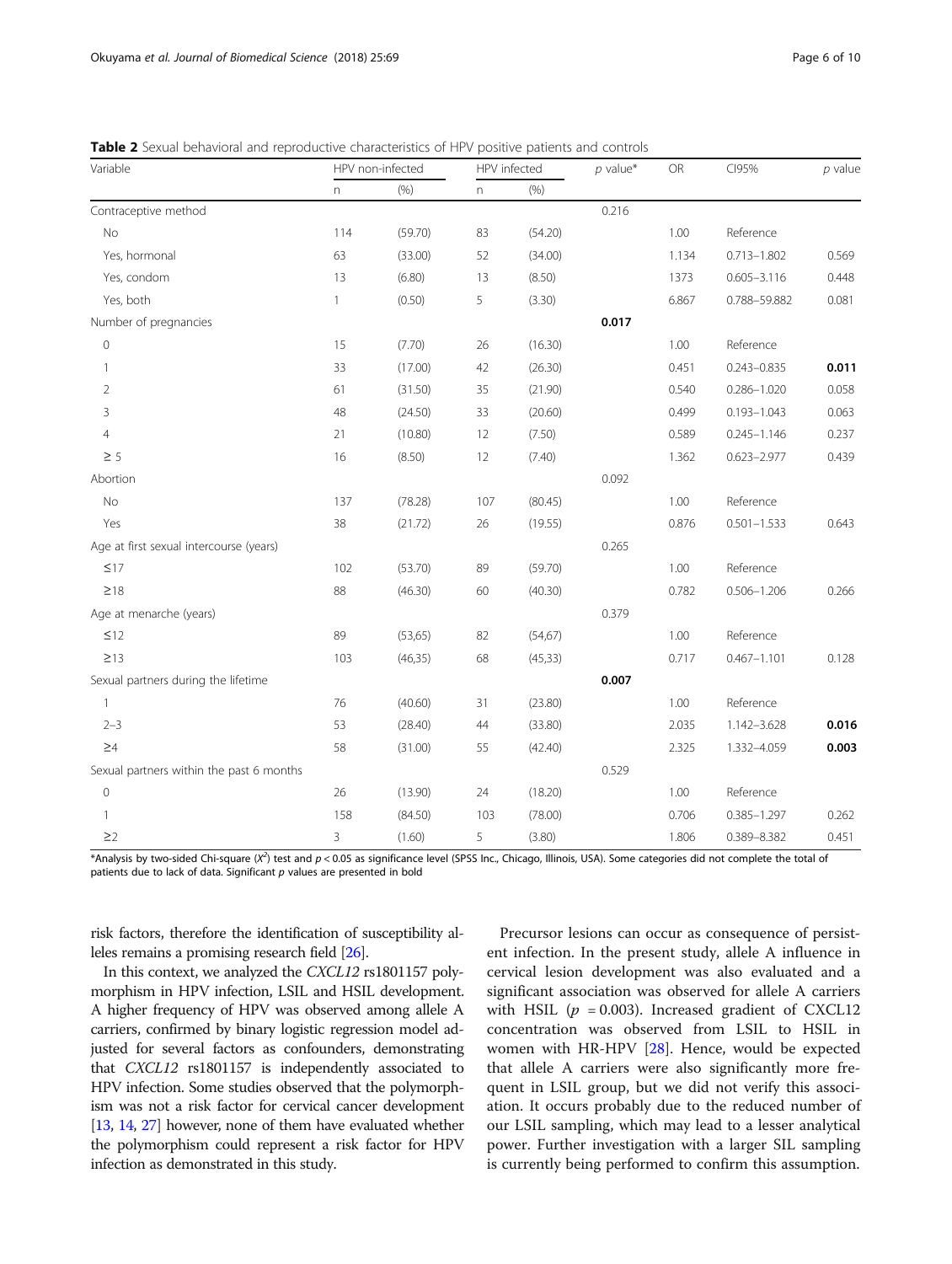| Model            | HPV non-infected N (%) | HPV infected N (%) | OR    | CI95%          | $p$ value |
|------------------|------------------------|--------------------|-------|----------------|-----------|
| Codominant model |                        |                    |       |                |           |
| GG               | 147 (75.40)            | 71 (42.00)         | 1.00  |                |           |
| GA               | 45 (23.10)             | 71 (42.00)         | 3.25  | $2.044 - 5.22$ | < 0.001   |
| AA               | 3(1.50)                | 27 (16.00)         | 18.63 | 5.47-63.49     | < 0.001   |
| Dominant model   |                        |                    |       |                |           |
| GG               | 147 (75.40)            | 71 (42.00)         | 1.00  |                |           |
| $GA+AA$          | 48 (24.60)             | 98 (58.00)         | 4.22  | $2.70 - 6.60$  | < 0.001   |
| Recessive model  |                        |                    |       |                |           |
| $GG + GA$        | 192 (98.50)            | 142 (84.00)        | 1.00  |                |           |
| AA               | 3(1.50)                | 27 (16.00)         | 11.80 | 3.55-39.56     | < 0.001   |
| Alleles          |                        |                    |       |                |           |
| G                | 339 (86.92)            | 213 (63.02)        | 1.00  |                |           |
| Α                | 51 (13.08)             | 125 (36.98)        | 3.90  | $2.70 - 5.63$  | < 0.001   |

<span id="page-6-0"></span>Table 3 Association between CXCL12 rs1801157 polymorphism and HPV infection

Analysis by two-sided Chi-square (Χ<sup>2</sup>) test (p < 0.05 as significance level). OR Odds Ratio; CI Confidence Interval. (SPSS Inc., Chicago, Illinois, USA). Significant p values are presented in bold

CXCL12 has been considered as a standard proinflammatory molecule for a long time, since it attracts leukocytes to inflammatory sites contributing to their activation [\[9](#page-8-0), [29](#page-8-0)]. Data have suggested that HPV pre-cancerous lesion depend on both the suppression of cellular immunity, driven by the Th1 response and the development of the immunosuppressive Treg profile for neoplastic progression [\[30](#page-8-0)]. Significant increased expression of CXCL12, measured by IHC and ELISA, in cervical epithelium, as the neoplastic lesion progressed from preinvasive to invasive cancer, was shown by Jaafar et al. [\[31\]](#page-8-0). They also showed that CXCL12 was not expressed in normal cervical squamous or glandular epithelium, which is in accordance with Zanotta et al. [\[32](#page-8-0)] who have shown that healthy cervical tissue presented low or no levels of CXCL12. A particular significance correlation was found between CXCL12 and FOXP3 in cervical neoplastic lesion, suggesting that high levels of CXCL12 leads to retention or accumulation of FOXP3+ T cells in progressing cervical cancer [[31](#page-8-0)].

Until present there are no studies about the CXCL12 rs1801157 polymorphism influence in its expression, plasmatic or cervical levels in HPV infection or SIL development, but it has been widely studied in others diseases and tumors, showing conflicting results. De Oliveira et al. [\[12](#page-8-0)] demonstrated that allele A carriers breast cancer patients have significant low levels of CXCL12 mRNA in

| <b>Table 4</b> Association study between CXCL12 rs1801157 and HPV in dominant model infection adjusted for confounder factors |  |  |  |  |  |  |
|-------------------------------------------------------------------------------------------------------------------------------|--|--|--|--|--|--|
|                                                                                                                               |  |  |  |  |  |  |

|                  | Model 1           | Model 2           | Model 3           | Model 4           | Model 5           | Model 6           | Model 7           |
|------------------|-------------------|-------------------|-------------------|-------------------|-------------------|-------------------|-------------------|
| GG               |                   |                   |                   |                   |                   |                   |                   |
| OR               | 1.00              | 1.00              | 1.00              | 1.00              | 1.00              | 1.00              | 1.00              |
| CI95%            | Reference         | Reference         | Reference         | Reference         | Reference         | Reference         | Reference         |
| $p$ value        |                   |                   |                   |                   |                   |                   |                   |
| Allele A carrier |                   |                   |                   |                   |                   |                   |                   |
| <b>OR</b>        | 4.004             | 4.416             | 4.878             | 4.836             | 4.824             | 4.887             | 4.947             |
| CI95%            | $(2.472 - 6.483)$ | $(2.677 - 7.284)$ | $(2.865 - 8.308)$ | $(2.819 - 8.296)$ | $(2.811 - 8.279)$ | $(2.829 - 8.442)$ | $(2.854 - 8.575)$ |
| $p$ value        | < 0.001           | < 0.001           | < 0.001           | < 0.001           | < 0.001           | < 0.001           | < 0.001           |

Logistic regression analysis with HPV as dependent variable (reference group = non-infected women) and CXCL12 rs1801157 polymorphism as explanatory variable, adjusted for several con- founders according to the proposed models (p < 0.05 as significance level). (SPSS Inc., Chicago, Illinois, USA). Significant p values

are presented in bold

Model 1: CXCL12 polymorphism adjusted for knowledge about HPV;

Model 2: CXCL12 polymorphism adjusted for knowledge about HPV and age;

Model 3: CXCL12 polymorphism adjusted for knowledge about HPV, age and monthly income;

Model 4: CXCL12 polymorphism adjusted for knowledge about HPV, age, monthly income and smoking status;

Model 5: CXCL12 polymorphism adjusted for knowledge about HPV, age, monthly income, smoking status and number of pregnancies;

Model 6: CXCL12 polymorphism adjusted for knowledge about HPV, age, monthly income, smoking status, number of pregnancies, and number of

sexual partners;

Model 7: CXCL12 polymorphism adjusted for knowledge about HPV, age, monthly income, smoking status, number of pregnancies, number of sexual partners and marital status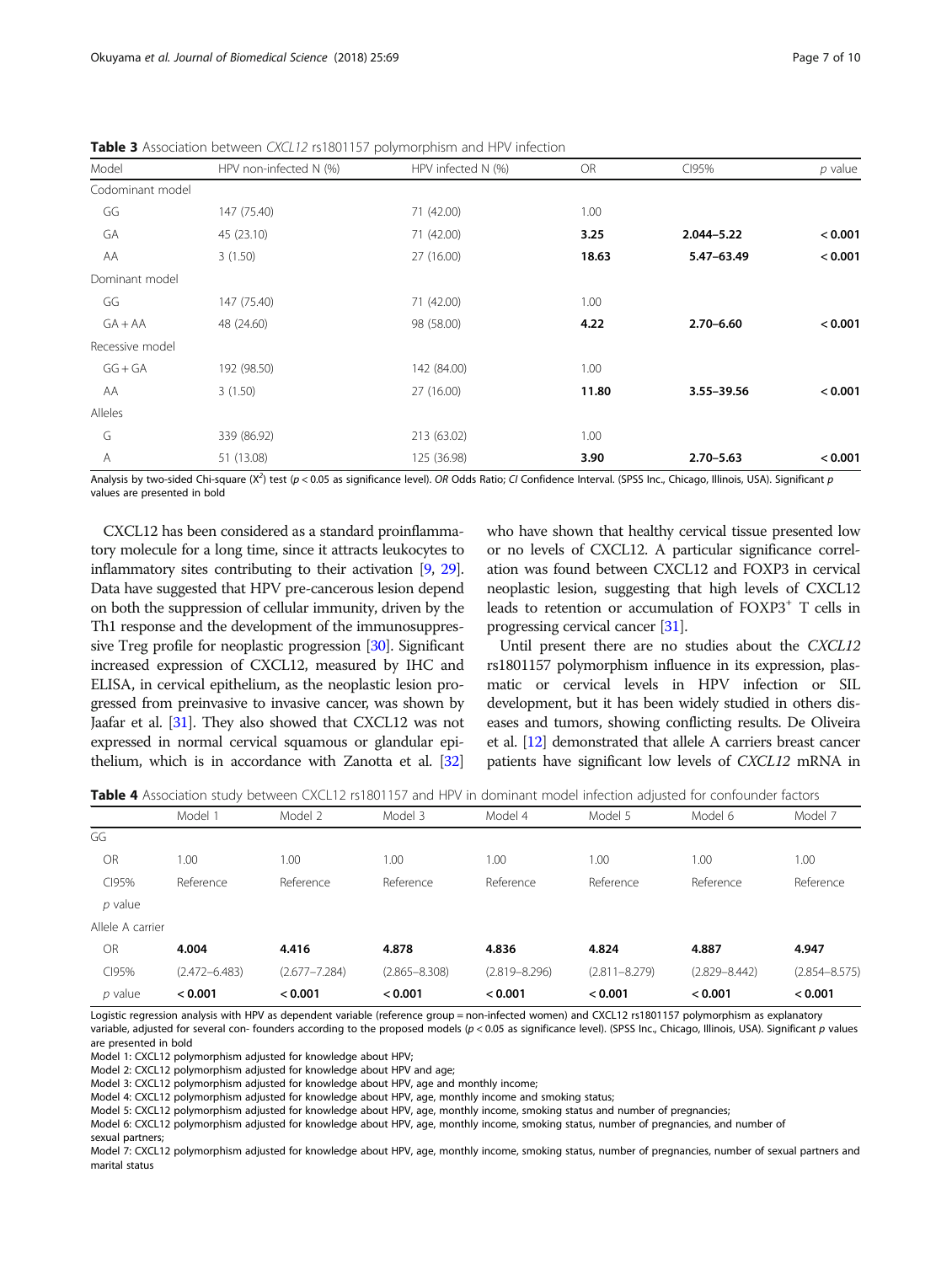<span id="page-7-0"></span>Table 5 Association study between CXCL12 rs1801157 allele A and lesion development

|             | n(%)        | ΟR    | CI95%           | p value |
|-------------|-------------|-------|-----------------|---------|
| I SIL       |             |       |                 |         |
| GG          | 15 (57.70%) | 1.000 | Reference       |         |
| $GA + AA$   | 11 (42.30%) | 1.347 | $0.594 - 3.054$ | 0.476   |
| <b>HSIL</b> |             |       |                 |         |
| GG          | 32 (45.10%) | 1.000 | Reference       |         |
| $GA + AA$   | 39 (54.90%) | 2.239 | 1.315-3.811     | 0.003   |

Data were analyzed compared to patient without lesion. LSIL Low-grade squamous intraepithelial lesion. HSIL High-grade squamous intraepithelial lesion. OR Odds Ratio. CI Confidence Interval. (SPSS Inc., Chicago, Illinois, USA). Significant  $p$  values are presented in bold

the peripheral blood samples when compared to GG patients. Controversially, Hirata et al. [\[32\]](#page-8-0) observed in prostate cancer patients that CXCL12 expression was higher in A allele than in allele G carriers.

Immunohistochemistry profile of CXCL12 in colorectal cancer showed weak or negative in normal mucosa and strongly increased in cancer tissues especially in well-differentiated tumors, 73.5% of patients that expressed a strong CXCL12 immunostaining in the membrane and cytomembrane presented AA or GA genotype. By the other hand, 88.6% of those with negative immunoreactivity presented GG genotype [\[33](#page-8-0)]. However, in another study with colorectal cancer patients, CXCL12 plasma levels were not related to A allele or GA / AA genotypes [[34](#page-8-0)].

The 3′ untranslated region of genes contains several regulatory motifs that is target of posttranscriptional regulation through interaction with microRNAs, RNA-binding proteins, and long non-coding RNAs, which influence on mRNA turnover, stability and localization. SNPs located in these motifs may prevent miRNA binding and cause mRNA transcript stabilization and increased protein expression [[35](#page-8-0)]. Although the controversial nature of reports about CXCL12 rs1801157 SNP impact on chemokine levels [[36](#page-8-0)–[39](#page-9-0)], evidence indicate that miRNAs are involved in protein production and regulation. In silico analysis revealed a seven bases long homologous sequence where rs1801157 is located (i.e., the 4th base is the polymorphic one), which is a putative target of miR941. Thus, the SNP presence may cause loss of miRNA941 binding site. However, interaction analysis between miR941 and the 3'UTR in stem cells from healthy donors was assessed by dual luciferase assays and 3'UTR expression was not affected by co-expression of miR941 [[40](#page-9-0)]. Available knowledge about 3'UTR and miRNAs interaction is poor and deserves better understanding.

Evidence for the involvement of the CXCL12 in the HPV life cycle arose from the abnormal and specific expression of CXCL12 observed in keratinocytes of HPV-productive skin or mucosal lesions [\[41\]](#page-9-0).

CXCL12 expression levels may increase in keratinocytes as a consequence of HPV genome expression, generating an autocrine signaling loop essential for keratinocyte proliferation and migration [[42](#page-9-0)]. A reasonable explanation for this mechanism is that the CXCL12 proximal promoter in its 5′-flanking and 5′-untranslated region contain six Sp1 binding sites, and Sp1 transcription factor seems to be the major positive regulator of *CXCL12* expression [\[43\]](#page-9-0). Additionally, after HPV infection of basal epithelial cervical cells, E6 and E7 oncoproteins are expressed, and may bind specifically to protein 1 transcription factor (Sp1). The E6-Sp1 and E7-Sp1 complex can migrate into the nucleus and probably induce the CXCL12 gene expression [\[44\]](#page-9-0).

# Conclusions

More studies are necessary to determine the rs1801157 polymorphism influence in CXCL12 expression and in its cervical levels, in order to establish its influence in HPV infection and in cervical lesion development. However, our work is pioneer in demonstrating the association of CXCL12 rs1801157 polymorphism to HPV infection and HSIL, suggesting it as a promising susceptibility biomarker for HPV infection and the development of cervical lesions.

#### Abbreviations

3'UTR : Untranslated Region; CEP: Comitê de Ética em Pesquisa – Universidade Estadual de Londrina; CXCL12: Chemokine ligand (family CXC) 12; DNA: Desoxyribonucleic acid; dNTP: Deoxynucleotide triphosphate; E: Early; EDTA: Ethylenediaminetetraacetic acid; HPV: Human Papillomavirus; HPV-HR: HPV High Risk; HR: High risk; HSIL: High-grade intraepithelial lesion; KCI: Potassium chloride; L: Late; LCR: Long control region; LSIL: Low-grade squamous intraepithelial lesion; mRNA: Messenger RNA; PCR: Polymerase chain reaction; PCR-RFLP: Restriction fragment length polymorphism; SDF-1: Stromal cell-derived factor 1; SNP: Single nucleotide polymorphism; Sp1: Specificity protein 1 transcription factor; TE: Tris-HCL-EDTA

#### Acknowledgements

All the authors would like to thank the Intermunicipal Consortium of Health of the Middle Paranapanema, Clinic center of the State University of Londrina, Experimental Pathology Postgraduate Program.

#### Funding

This work was supported by Fundação Araucária - Programa Pesquisa para o SUS (34935.406.36850.19112012).

# Availability of data and materials

All data generated or analysed during the current study are included in this published article.

#### Authors' contributions

NCMO participated in study design and acquisition of data, experimental procedures, performed statistical analysis and interpretation, and drafted the manuscript. FCS, participated in sample collect and medical records, DNA extraction, statistical analysis. KPT participated in study design, acquisition of data and statistical analysis. ERP, GCMC, MMS, APLP, AMFA, RSF participated in participated in sample collect and DNA extraction. LFLM made possible the sample collect. MAEW have revisited the manuscript for important intellectual content. KBO participated in the design of the study, interpretation of data and given final approval of the version to be published. All authors read and approved the final manuscript.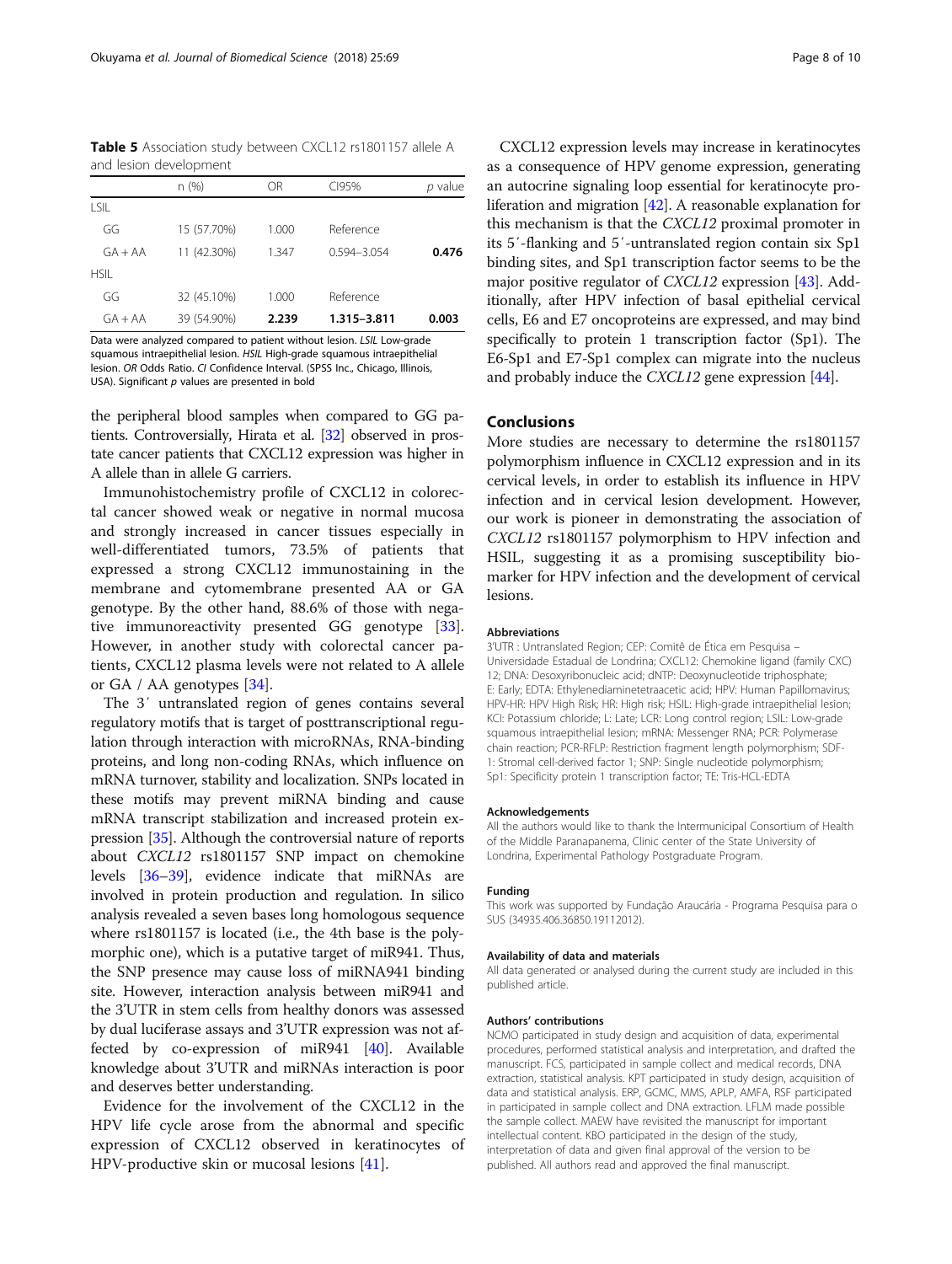# <span id="page-8-0"></span>Ethics approval and consent to participate

This study was approved by Institutional Ethics Committee Involving Humans at State University of Londrina, Londrina – Paraná (PR), Brazil (CEP/ UEL 133/2012; CAAE 05505912.0.0000.5231). Study purpose and procedures were explained to all patients and written informed consent was obtained.

#### Consent for publication

Not Applicable.

# Competing interests

The authors declare that they have no competing interests.

# Publisher's Note

Springer Nature remains neutral with regard to jurisdictional claims in published maps and institutional affiliations.

#### Author details

<sup>1</sup> Laboratory of molecular genetics and immunology, Department of Pathological Science, Londrina State University, Londrina, PR, Brazil. <sup>2</sup>Laboratory of study and application of DNA polymorphism, Department of Pathological Science, Londrina State University, Londrina, PR, Brazil.

# Received: 11 April 2018 Accepted: 10 September 2018 Published online: 18 September 2018

#### References

- 1. Trottier H, Mamud S, Prado JCM, Sobrinho JS, Costa MC, Rohan TE, et al. Type-scpecific duration of human papillomavirus infections: implications for human papillomavirus screening and vaccination. J Infec. Disease. 2008;197:1436–47.
- 2. Coser J, Boeira TR, Wolf JM, Cerbado K, Simon D, Lunge VR. Cervical human papillomavirus infection and persistence: a clinic-based study in the countryside from South Brazil. Braz J Infect Dis. 2016;20(1):61–8.
- Gravitt PE. The known unknwons of HPV natural history. J Clin Investig. 2011;121(12):4593–9.
- 4. Zur hausen H. Papillomaviruses in the causation of human cancers a brief historical account. Virology. 2009;384:260–26.
- 5. Woodman CBJ, Collins SI, Young LS. The natural history of cervical HPV infection: unresolved issues. Nat Rev Cancer. 2007;7:11–22.
- Amador-molina A, Hernández-Valencia JF, Lamoyi E, Contreras-Paredes A, Lizano M. Role of innate immunity against human papillomavirus (HPV) infections and effect of adjuvants in promoting specific immune response. Viruses. 2013;5(11):2624–42.
- 7. Mbeunkui F, Johann DJ Jr. Cancer and the tumor microenvironment: a review of an essential relationship. Cancer chemoter pharmacol. 2010; 63:571–82.
- Vandercappellen J, Damme JD, Struyf S. The role of CXC chemokines and their receptors in cancer. Cancer Lett. 2008;267:226–44.
- 9. Zhou W, Zhang J, Goleniewska K, Dulek DE, Toki S, Newcomb DC, et al. Prostaglandin I2 supresses proinflammatory chemokine expression, CD4 T cell activation, and stat6-independent allergic lung inflammation. J Immunol. 2016;197(15):1577–86.
- 10. Shirozu M, Nakano T, Inazawa J, Tashiro K, Tada H, Shinohara T, et al. Struture and chromosomal localization of the human stromal cell-derived factor 1 (SDF1) gene. Genomics. 1995;28:495–500.
- 11. Winkler C, Modi W, Smith MW, Nelson GW, Wu X, Carrington M, et al. Genetic restriction of AIDS pathogenesis by an SDF-1 chemokine gene variant. Alive study, hemophilia growth and development study (hgds), multicenter AIDS cohort study (macs), multicenter hemophilia cohort study (MHCS), san Francisco City cohort (SFCC). Science. 1998;279:389–93.
- 12. De Oliveira KB, Guembarovski RL, Oda JMM, Mantovani MS, Carrera CM, Reiche EMV, et al. CXCL12 rs1801157 polymorphism and expression in peripheral blood from breast cancer patients. Cytokine. 2011;55(2):260–5.
- 13. Maley SN, Schwatz SM, Johnson LG, Malkki M, Du Q, Daling JR, et al. Genetic variation in CXCL12 and risk of cervical carcinoma: a population-based case-control study. International Journal Immunogenet. 2009;3(6):367–75.
- 14. Roszak A, Misztal M, Sowinska A, Jagodzinski PP. Stromal cell-derived factor-1 G801A polymorphism and the risk factors for cervical cancer. Mol Med Rep. 2015;11:4633–8.
- 15. Bauer HM, Ting Y, Greer CE, Chambers JC, Tashiro CJ, Chimera J, et al. Genital human papillomavirus infection in female university students as determined by a PCR-based method. Jama. 1992;265(4):472–7.
- 16. Marangon AV, Guelsin GAS, Visentainer JEL, Borelli SD, Watanabe MAE, et al. The association of the immune response genes to human papillomavirusrelated cervical disease in a brazilian population. Biomed Res Int. 2013:1–11.
- 17. Sanjosé S, Castellsagué X, Clifford G, Bruni L, Muñoz N, Boshi FX. Worldwide prevalence and genotype distribution of cervical human papillomavirus DNA in women with normal cytology: a meta-analysis. Lancet Infect Dis. 2007;7(7):453–9.
- 18. Hwang lY, Lieberman JA, Ma Y, Farhat S, Moscicki AB. Cervical ectopy and the acquisition of human papillomavirus in adolescents and young women. Obstet Gynecol. 2012;119(6):1164–70.
- 19. Johnson JD, Houchens DP, Kluwe WM, Craign DK, Fisher GL. Effects of mainstream and environmental tobacco smoke on the immune system in animals and humans : a review. Critic rev toxicol. 1990;20(5):369–95.
- 20. Castle PE. How does tobacco smoke contribute to cervical carcinogenesis? J Virol. 2008;82(12):6084–6.
- 21. Alam S, Conway MJ, Chen HS, Meyers c, cigarette smoke carcinogen benzo[a]pyrene enhances human papillomavirus synthesis. J Virol. 2007; 82(2):1053–8.
- 22. Munoz N, Franceschini S, Bosetti C, Moreno V, Herrero R, Smith JS, et al. Role of parity and human papillomavirus in cervical cancer: the iarc multicentric case-control study. Lancet. 2002;359(9312):1093–101.
- 23. Banura C, Franceschini S, va Doorn LJ, Arslan A, Kleter B, Wabwire-Mangen F, et al. Prevalence, incidence and clearence of human papillomavirus infection among young primiparous pregnant women in Kampala, Uganda. Int J Cancer. 2008;123:2180–7.
- 24. Gloss B, Bernard HU, Seedorf K. Klock G. the upstream regulatory region of the human papillomavirus 16 contains an E2 protein-independent enhancer which is specifc for cervical carcinoma cells and regulated by glucocorticoid hormone. EMBO J. 1987;6(12):3735–43.
- 25. Tan SC, Ankathil R. Genetic susceptibility to cervical cancer: role of common polymorphisms in apoptosis-related genes. Tumor Biol. 2015;36(9):6633–44.
- 26. Bodily J, Laimins LA. Persistence of human papillomavirus infection : keys to malignant progression. Trends Microbiol. 2011;19(1):33–9.
- 27. Tee YT, Yang SF, Wang PH, Tsai HT, Lin LY, Liao CL, et al. G801a polymorphism of human stromal cell-derived factor 1 gene raises no susceptibility to neoplastic lesions of uterine cervix. Int J Gynecol Cancer. 2012;22(8):1297–302.
- 28. Zanotta N, Tornesello ML, Annunziata C, Stellato G, Buonaguro FM, Comar M. Candidate soluble immune mediators in young women with high-risk human papillomavirus infection: high expression of chemokines promoting angiogenesis and cell proliferation. PLoS One. 2016;11(3):1–14.
- 29. Timotijević G, Mostarica MS, Miljković D. CXCL12: role in neuroinflammation. Int J Biochem Cell Biol. 2012;44(6):838–41.
- 30. Strickler HD, Martinson J, Desai S, Xie X, Burk RD, Anastos K, et al. The relation of plasmacytoid dendritic cells (PDCS) and regulatory T-cells (Tregs) with HPV persistence in HIV-infected and HIV- uninfected women. Viral Immunol. 2014;27:20–5.
- 31. Jaafar F, Righi E, Lindstorm V, Linton C, Nohadani M, Noorden SV, et al. Correlation of CXCL12 expression and FOXP<sup>3+</sup> cell infiltration with human papillomavirus infection and clinicopathological progression of cervical cancer. Am J Pathol. 2009;175:1525–35.
- 32. Hirata H, Hinoda Y, Kikuno N, Kawamoto K, Dahiya AV, Suehiro Y, et al. CXCL12 G801A polymorphism is a risk factor for sporadic prostate cancer susceptibility. Clin Cancer Res. 2007;13(17):5056–62.
- 33. Amara S, Chaar I, Khiari M, Ouinissi D, Hmida AB, Mzabi SR, et al. Relationship between SDF-1G801A polymorphism and its expression in Tunisian patients with colorectal cancer. J Immunoass Immunochem. 2015;36:182–94.
- 34. Dimberg J, Hugander A, Löfgren S, Wagsäter D. Polymorphism and circulating levels of the chemokine CXCL12 in colorectal cancer patients. Int J Mol Med. 2007;19(1):11–5.
- 35. Schwerk J, Savan R. Translating the untranslated region. J Immunol. 2015; 195:2963–71.
- 36. Xiao Q, Ye S, Oberhollenzer F, Mayr A, Jahangiri M, Willeit J, et al. SDF1 gene variation is associated with circulating SDF1α level and endothelial progenitor cell number – the Burneck study. PLoS One. 2008;3(12):e6041.
- 37. Arya SK, Ginsberg CC, Davis-Warren A, D'Costa J. In vitro genotype of SDF1 gene mutant that delays the onset of human immunodeficiency virus disease in vivo. J hum virol. 1999;2(3):133–8.